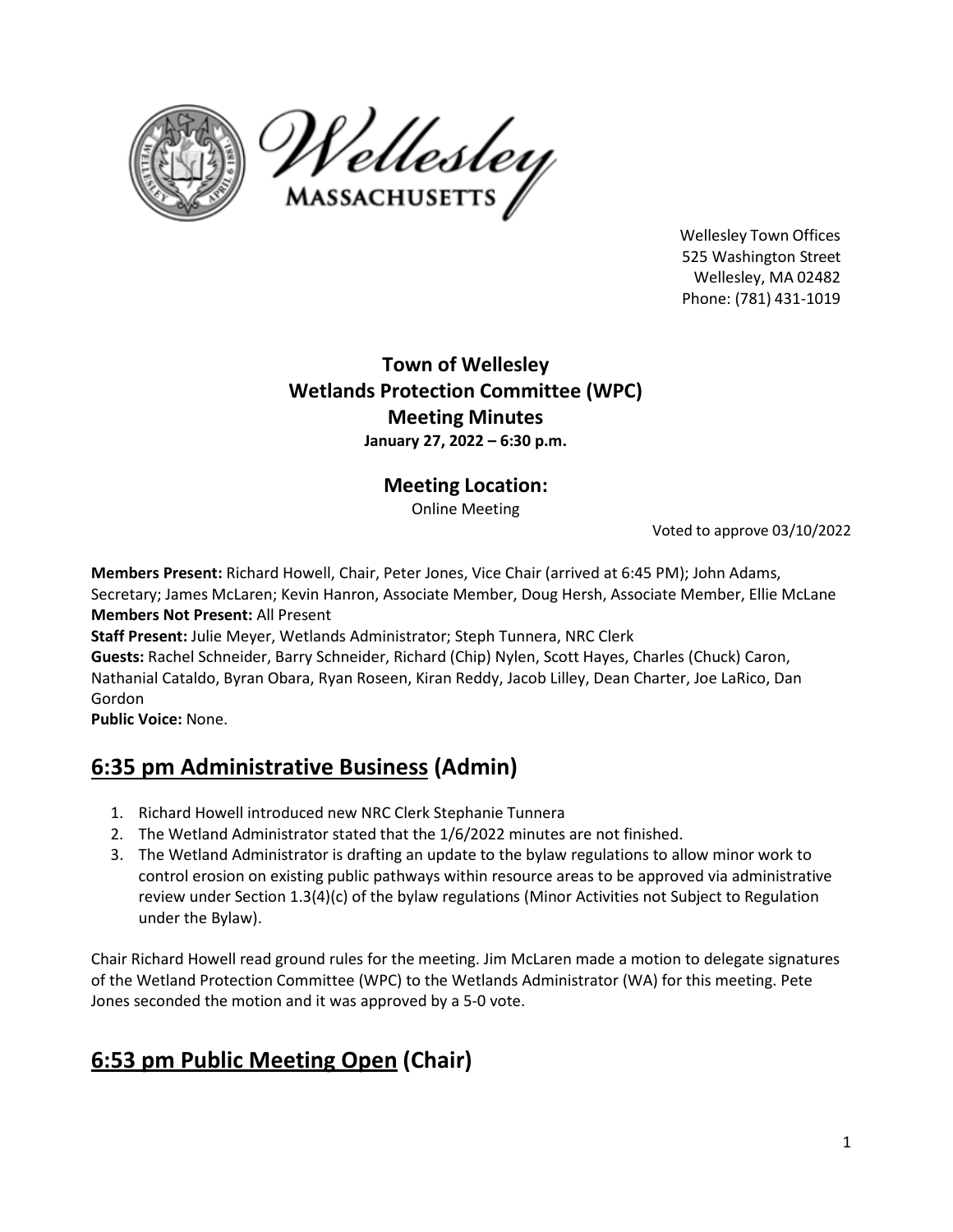# **Active Matters (Admin)**

- 1. **934 Worcester St** Julie Meyer drafted an emergency certification for the DPW to perform breaching of beaver dams in Boulder Brook between Route 9 and the Cochituate Aqueduct and Morses Pond. Ellie McLane made the motion to ratify the Emergency Certification. Peter Jones seconded the motion. The Emergency Certification was approved to be issued by a 5-0 vote.
- 2. **9 Pierce Rd**  A notice of potential violation is drafted and the item will be reposted once owners have been contacted.
- 3. **Memorial Grove** The Wetlands Administrator provided an administrative approval to Brandon Schmitt, NRC Director, for the NRC to ask DPW to stabilize an eroding gravel path in Memorial Grove.
- 4. **Pond Road** The Wetlands Administrator mailed a notice of violation to the presumed owner of a site where there is fence construction and minor soil disturbance along the edge of Lake Waban.
- 5. **934 Worcester Road** Vice Chair Peter Jones and Wetlands Administrator Julie Meyer met at the site with DPW staff. DPW is reviewing options for dredging the new segment recently added to the recently extended Order of Conditions for Brook Maintenance. Machinery options were discussed as to what would make the least impact to the buffer and allow the work to stay off the Bank and any presumed Bordering Vegetated Wetlands.
- 6. **81 Croton Rd.** –The Wetlands Administrator stated she delivered a letter of violation for trees removal within Riverfront Area and drafted an Enforcement Order. Vice-chair Pete Jones stated that the EO should be amended to add that machinery on site should be removed. P. Jones requested that a letter be sent to the landscape company about regulations. The WPC discussed whether landscape companies can be fined for performing unpermitted work in resource areas. Chair R. Howell stated that there is a Condition in Perpetuity connected to a prior Order of Conditions on this property. Chairman Howell asked the WPC to consider whether to levy fines and if so for how much. The WPC decided on 4 days times the number of trees times \$300 per day. They further stated that if the owners accept the EO the WPC would keep the number of days at four. The Wetlands Administrator shared a timeline connected to the EO, including that a consultant will be hired by the owners working on behalf of the WPC to assess habitat and confirm number of trees removed. Owners present stated that they consulted with three tree companies and none brought up a need for a permit. In addition, the owner stated that a police sergeant and a building inspector were present for a period of time during the tree work and did not inform the homeowners for a need for a permit. The owners stated they were baffled that the Town permit and zoning enforcement staff did not know about the need for a wetland permit. The owners stated that after being informed of the violation by the Wetlands Administrator, they reached out to a local landscape company to help them be in compliance with regulations. Jim McLaren made a motion to ratify the draft Enforcement Order. The motion was seconded by Ellie McLane. The Enforcement Order with timeline was approved by a 5-0 vote. The decision as to whether to fine for more than 1 or 2 days was left to be determined at the next meeting.

## **7:30 pm ‐ Official Start Public Meeting Open (Chair)**

### **7: 30 Public Voice** (Chair)

No one called in for Public Voice.

### **7:00 pm Public Hearings and Meetings (Committee)**

**1. 15 The Waterway** (*cont*. NOI) - MA-DEP #324-0964 – Applicant: M. Quinn **People present:** Richard (Chip) Nylen, Scott Hayes, Charles (Chuck) Caron, Dean Charter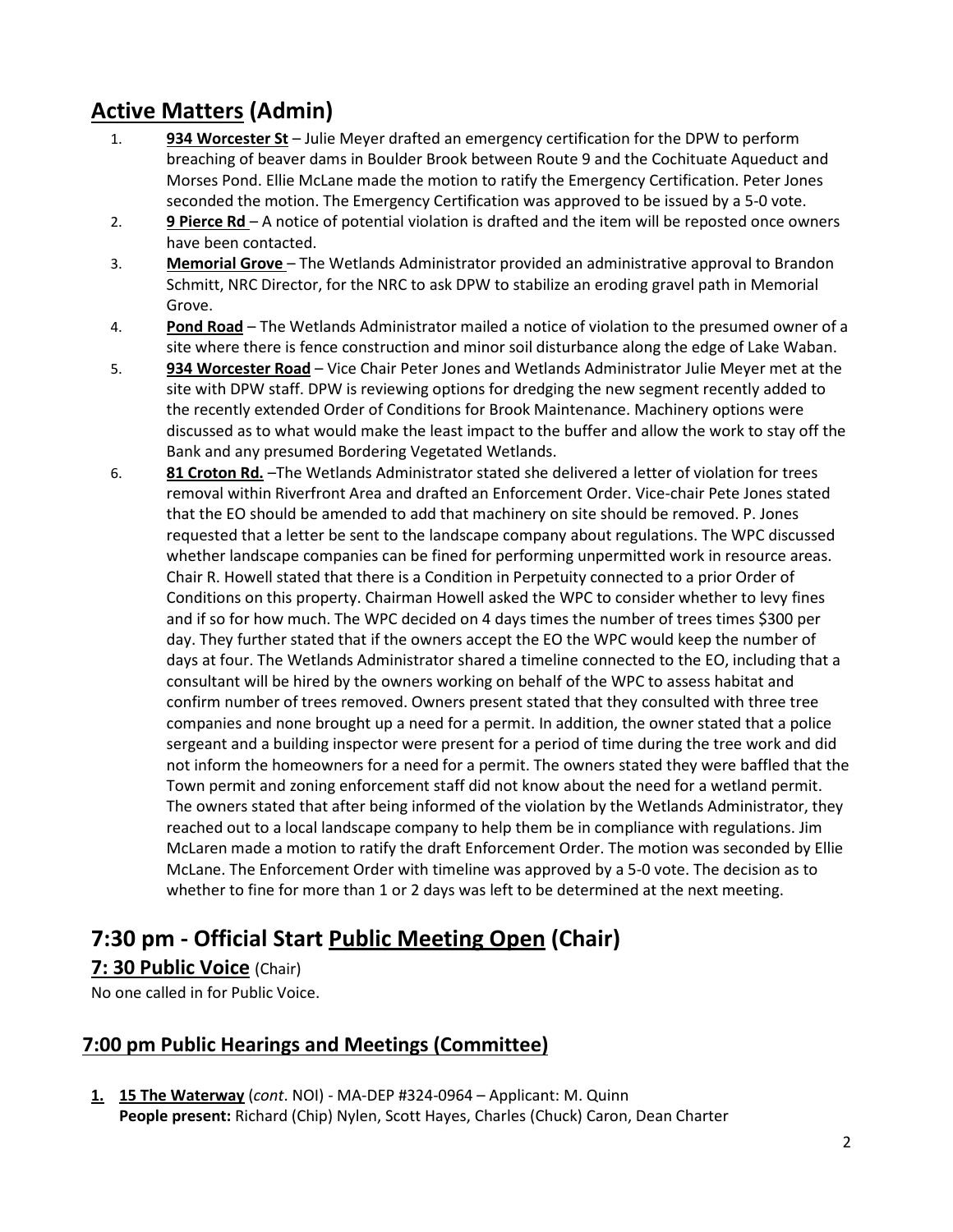**New information**: Representative C. Nylen reported the owner hired an arborist to review the tree protection plan. Chairman Howell asked the Wetlands Administrator to draft and Order of Conditions. The Wetlands Administrator asked for the O&M plan with specific language to be sent to the NRC office so as to include in the Order of Conditions. Representative C. Nylen requested that the use of the word "barrier" be changed to "line of demarcation" in the Order of Conditions. The WPC asked the representatives to suggest the language they wish to see describing the line of demarcation to be provided to the office. The WPC wish to reference the line of demarcation between the native tree regeneration area from the rest of the north side of the property and to be added to the O&M plan. **Decision:** The Wetlands Administrator will draft an Order of Conditions to circulate to all parties. **Special Conditions**:

- Include a reference for the need for a line of demarcation between the native tree regeneration area to the north and the remainder of the property.
- The O & M plan shall be updated to reference the native tree regeneration area to the north.

#### **2. 165 Winding River Road** – MA-DEP #324-0987

The applicants requested to continue to the February 17th hearing.

#### **3. 159 Dover Road** – MA-DEP #324-0991

The applicants requested to continue to the February 17th hearing.

**4. 216 Winding River Road** – MA-DEP #324-0995 – Applicant: K. Reddy, to construct additions, patios, pool, small floating dock; replace driveway, within Buffer Zone, Riverfront, Bordering Vegetated Wetlands, and Bordering Land Subject to Flooding along the Charles River.

**People present:** Bryan Obara, Nathaniel Cataldo, Jacob Lilley; owner Kiran Reddy **New Information**: B. Obara presented a revised plan showing the pool shifted inwardly from the property line and reducing pavement will save three additional trees previous proposed to be removed. The Planning Board requested that the dock be stored out of the river during the winter. **Discussion**: the WPC discussed the Planning Board's request. WPC agreed the dock should be stored outside the Buffer Zone in the off-season. Chair R. Howell asked about the presence of invasive species in the 25-foot No-Disturbance Zone. Representative B. Obara stated that he did not see any invasive species. J. McLaren asked for a special condition to be added to manage pool drainage according to the WPC policy on the website. B. Obara stated that de-chlorination protocols will be followed and draining the pool will take place away from the river and towards the front of the property. **Decision:** The WPC asked for an Order of Conditions to be drafted with the special condition to remove

the dock outside the active use season and to include pool drainage protocols. **Special Conditions**:

- store dock outside the buffer zone
- manage pool drainage according to the WPC policy
- **5. 5 Wingate Road –** MC DEP #324-O994 Applicant: B. Haber; deck construction in Riverfront, 100-foot Buffer Zone and 25-foot No-Disturbance Zone to Boulder Brook

**People present:** representative R. Roseen, Goddard Consulting; owner B. Haber.

**Discussion:** the WPC reviewed the special conditions of the draft Order of Conditions.

**Decision:** Peter Jones made a motion to close and issue the Order of Conditions under the Act and Bylaw. The motion was seconded by Ellie McLane. The WPC agreed to issue the OOC by a 5-0 vote. Ellie McLean made a motion to return the waiver fee. Jim McLaren seconded the motion. The decision to return the waiver fee was approved 5-0.

#### **Action Steps:**

Issue the Order of Conditions